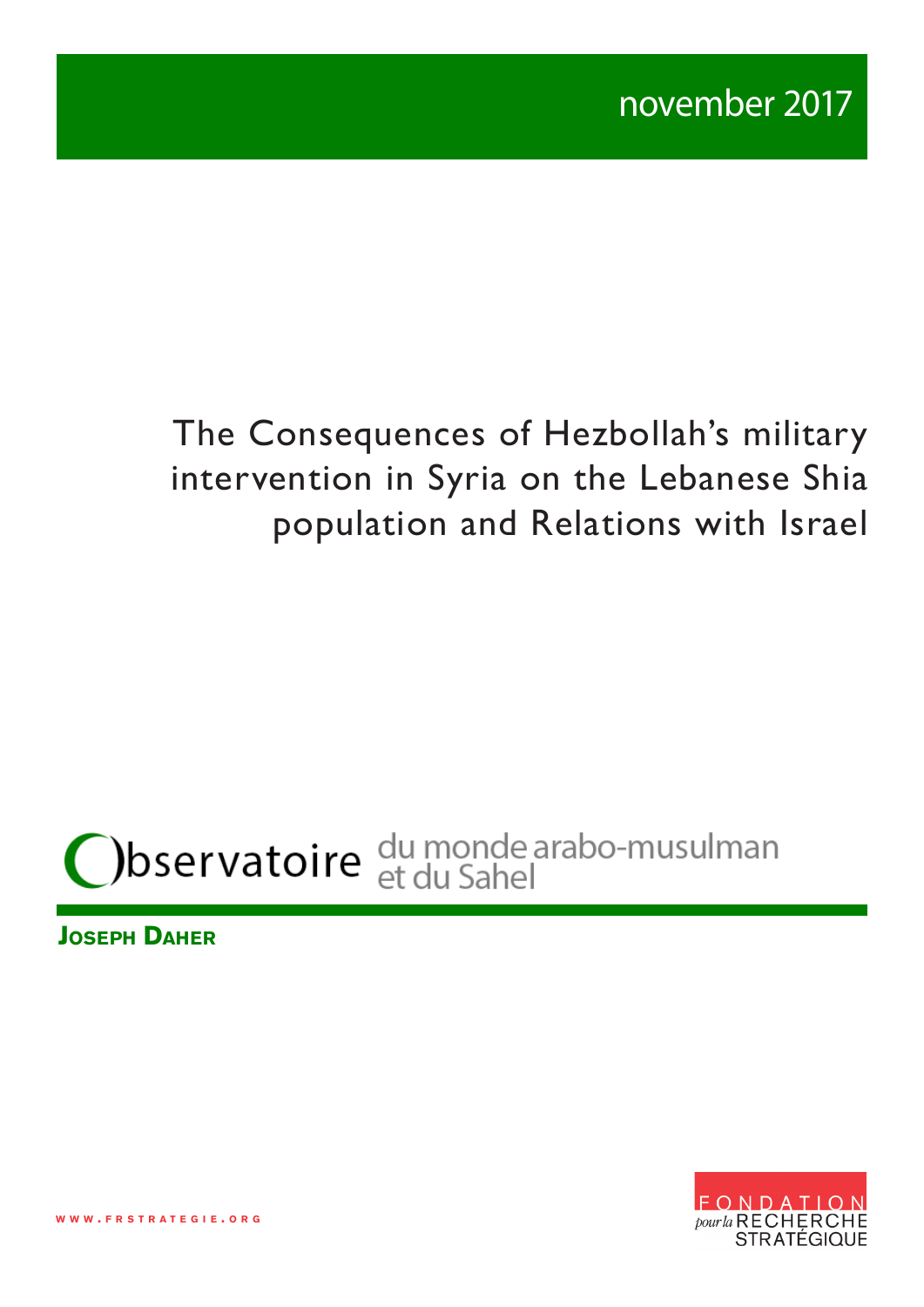# **Table of contents**

|  | 3 - THE CONSEQUENCES OF HEZBOLLAH'S MILITARY INTERVENTION 7 |  |
|--|-------------------------------------------------------------|--|
|  |                                                             |  |
|  |                                                             |  |
|  |                                                             |  |
|  |                                                             |  |
|  |                                                             |  |
|  |                                                             |  |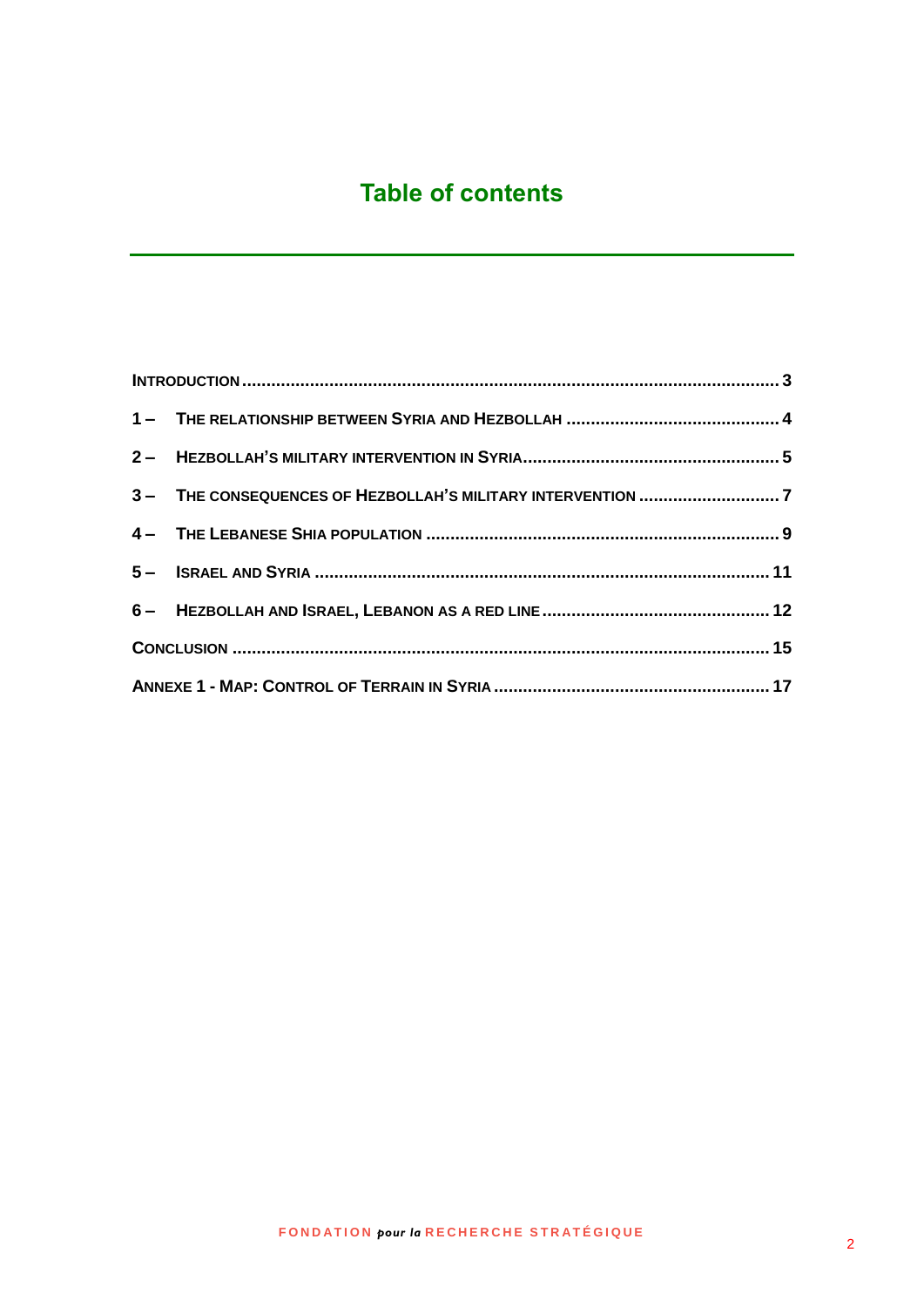#### <span id="page-2-0"></span>**I N T R O D U C T I O N**

In early 2011, Hezbollah declared that the popular uprisings in the region were part of a 'resistance project' which opposed the USA and its allies in the region; whereas Hassan Nasrallah criticised the accusations and conspiratorial claims that the USA was responsible for these revolutions. However, Hezbollah's official discourse and that of its leaders soon changed radically. The revolutions became a conspiracy stirred up by foreign powers against the 'resistance project', and targeted Iran, Syria and Hezbollah.

Hezbollah's turning point with regards to the recent events in the region certainly occurred with the beginning of the popular uprising in Syria. Hezbollah was a major foreign actor, helping the Assad regime alongside the Islamic Republic of Iran and Russia.

This analysis will first focus on the relationship between Hezbollah and the Syrian regime prior to the outbreak of the popular uprising of 2011 in Syria, and secondly the consequences of Hezbollah's military intervention on Shia Lebanese and on relations with the Israeli state.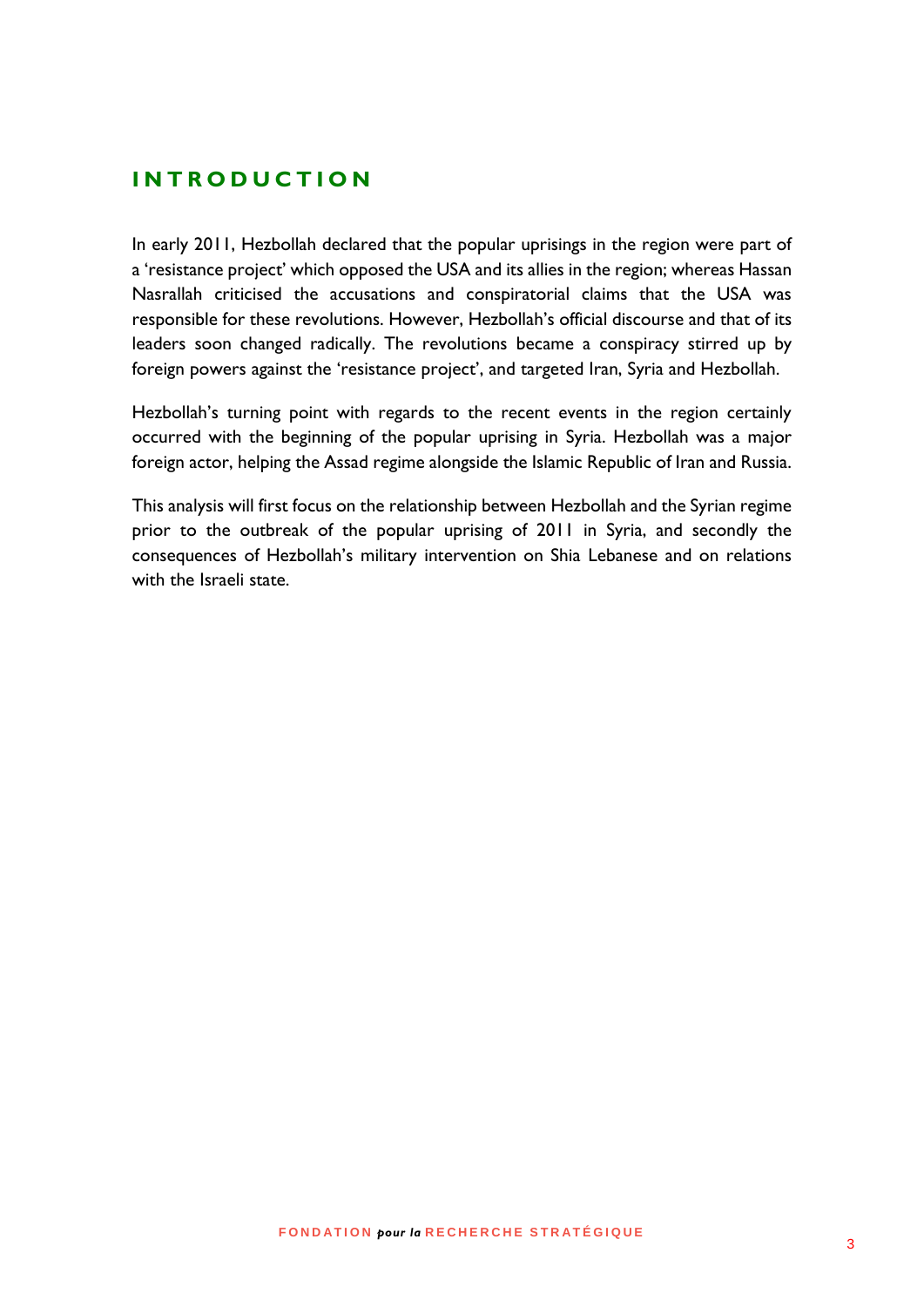## <span id="page-3-0"></span>1 – The relationship between Syria and Hezbollah

After a difficult start in the 1980's during the Lebanese war, Hezbollah developed and has maintained very close relations with the regime in Damascus. The relations between Syrian authorities and Hezbollah grew stronger over time. There is now a solid alliance between the two actors, which was reinforced with the death of Hafez Al-Assad in 2000 and his son's arrival in office. Hafez Al-Assad used Hezbollah as a tool in his political relations with Iran. He also made use of Hezbollah to pressure Israel during the peace talks.

The situation changed under Assad's reign, especially after the withdrawal of Syrian forces from Lebanon in 2005 and after the 2006 war between Israel and Hezbollah. The relationship between Hezbollah and the Syrian regime progressively evolved from that of a temporary and tactical alliance - as was the case with Hafez Al-Assad - to a solid strategic alliance. Bachar Al-Assad strengthened the cooperation with Hezbollah on both the military and political levels.

Hezbollah has since become an important ally of the Syrian regime in Lebanon. Bachar Al-Assad met several times with Hassan Nasrallah, secretary general of Hezbollah. He continues to do so, unlike his father who had only met with him twice.<sup>1</sup> Furthermore, Hafez Al-Assad had imposed controls on the quantity and variety of weapons transferred to Hezbollah by Iran through the Damascus airport. Bachar Al-Assad gave the Iranian authorities much greater latitude. Hezbollah was thus able to acquire more technologically advanced weapons<sup>2</sup>.

Hezbollah supported the hegemony of the Syrian regime until its forced departure in 2005, after massive popular uprisings demanding its withdrawal, and maintained close ties with Damascus after these events. In Hezbollah's political manifesto of 2009, the Syrian regime is described as:

*"[having] recorded a distinctive attitude and supported the resistance movements in the region, and stood beside us in the most difficult circumstances, and sought to unify Arab efforts to secure the interests of the region and cope with its challenges. Hence, we [Hezbollah] emphasise the need to maintain the distinguished relations between Lebanon and Syria as a common political,* 

<sup>&</sup>lt;sup>1</sup> Blanford, Nicholas (2011), *Warriors of God: Inside Hezbollah's Thirty-Year Struggle Against Israel, New York:* Random House, p. 290.

<sup>2</sup> *Ibid*., p. 337.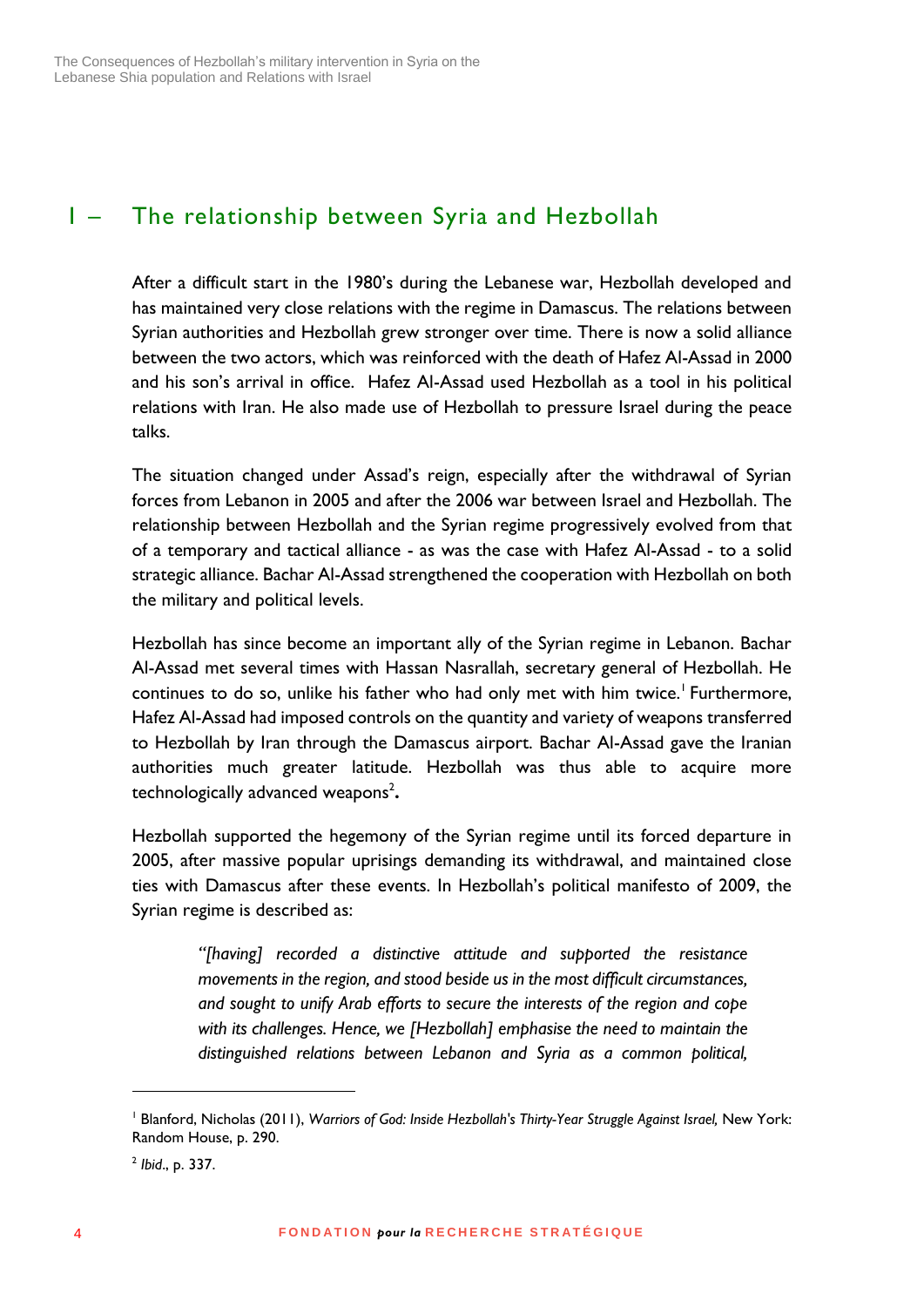*security, and economic need, dictated by the interests of two countries and two peoples, by the imperatives of geopolitics and the requirements for Lebanese stability and facing common challenges." <sup>3</sup>*

This perspective was shared by Iran, Hezbollah's political and ideological sponsor. The Syrian regime is Iran's main strategic ally in the region. It was a key actor, as mentioned above, for the supply and resupply of Hezbollah's weapons. Tehran also perceived the Syrian popular uprising as an opportunity for its regional rivals - especially the Gulf monarchies led by Saudi Arabia - to weaken the position of a major ally and to undermine its power and influence in the Middle-East.

Given these conditions, Hezbollah first supported Assad's regime politically, and then launched a military intervention in Syria in late 2011 alongside Syrian troops and loyalist militias. The decision to intervene directly on the ground was proof of the new strategic relationship between the two actors.

#### <span id="page-4-0"></span>2 – Hezbollah's military intervention in Syria

1

Hezbollah supported Damascus militarily, technically and logistically against different Syrian armed opposition groups. It helped train militias fighting for the Syrian regime, notably the 'Popular Committees' (*lijan al-sha'biyya*), which are composed of individuals from various religious communities including alawites, Sunnis, druzes and christians. Other militias had more direct links with Hezbollah, such as the *Quwat al-Rida* group, mainly composed of, but not only, Shia Syrians. Militias built with the support of Iranian leaders and Hezbollah itself have, for example, adopted the name of '*Hezbollah fi Suriyya'* (Hezbollah in Syria) and the ideology of *wilayat al-faqih*. <sup>4</sup> Hezbollah has trained, and provided military equipment with Teheran's financial support, to approximately 10,000- 20,000 militiamen in Syria.<sup>5</sup>

<sup>3</sup> Manifesto 2009 (2009), « The New Hezbollah Manifesto », *Lebanon Renaissance*[,](http://www.lebanonrenaissance.org/assets/Uploads/15-The-New-Hezbollah-Manifesto-Nov09.pdf) [http://www.lebanonrenaissance.org/assets/Uploads/15-The-New-Hezbollah-Manifesto-Nov09.pdf,](http://www.lebanonrenaissance.org/assets/Uploads/15-The-New-Hezbollah-Manifesto-Nov09.pdf) (consulted September 13th 2010) ; Alami, Mona (2016), « Meet one of Hezbollah's teen fighters », *Al-Monitor*. [http://www.al-monitor.com/pulse/originals/2016/01/lebanon-hezbollah-teenagers-jihad-syria.html,](http://www.al-monitor.com/pulse/originals/2016/01/lebanon-hezbollah-teenagers-jihad-syria.html)

<sup>4</sup> Smyth, Phillip (2016), « How Iran Is Building Its Syrian Hezbollah », *The Washington Institute*, <http://www.washingtoninstitute.org/policy-analysis/view/how-iran-is-building-its-syrian-hezbollah>

<sup>5</sup> Alipour, Farahmand (2015), « Syrian Shiites take up arms in support of Assad's army », *Al-Monitor*, <http://www.al-monitor.com/pulse/originals/2015/08/syrian-shiite-militia.html#ixzz3lQxXNYZE> ; Alami, Mona (2016), « Meet one of Hezbollah's teen fighters », *op. cit.*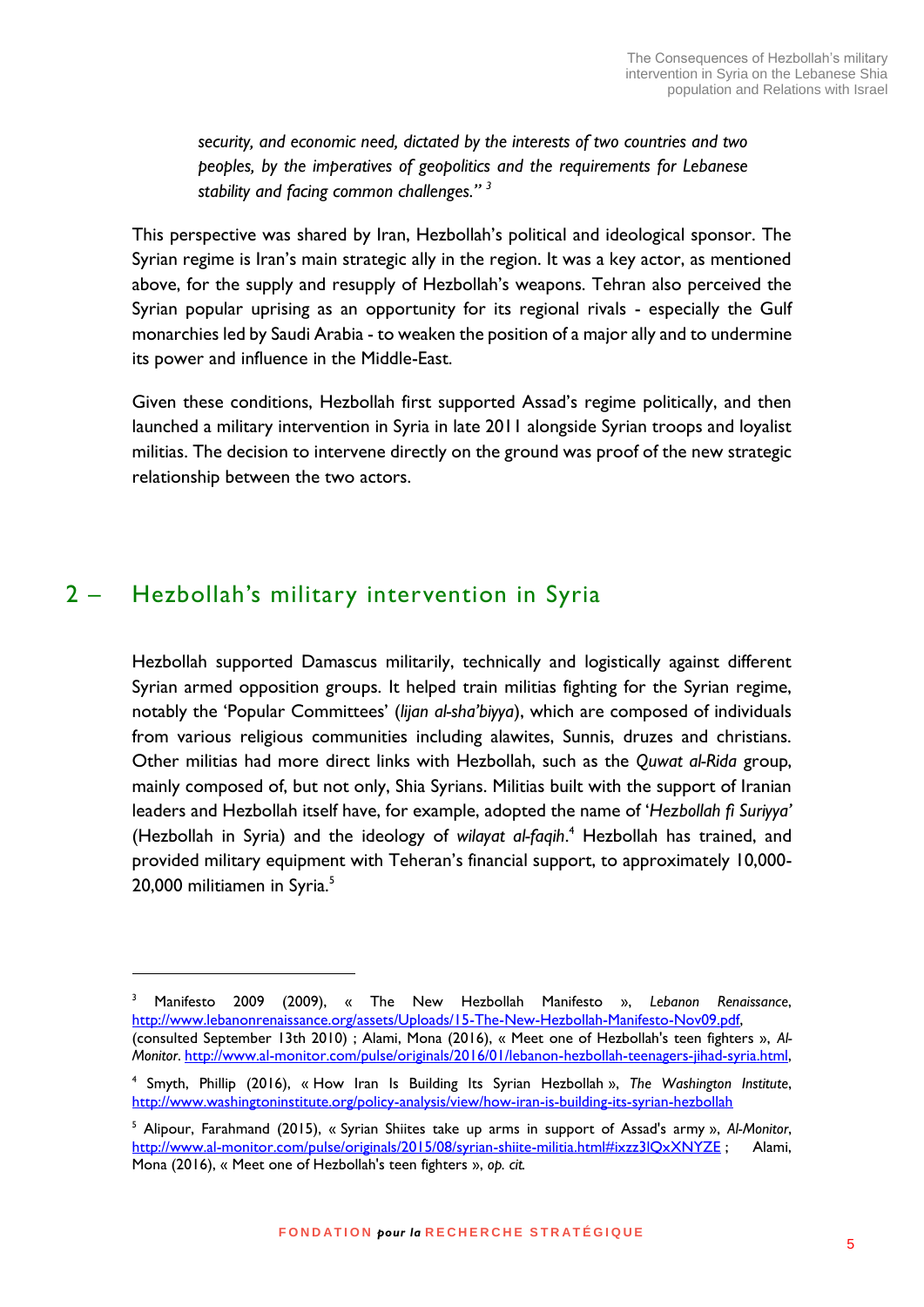Hezbollah combatants in Syria are estimated at between 7,000 and 9,000, including elite troops, experts and reservists; for given periods rotating in and out of the country for thirty-day deployments.<sup>6</sup> Until today, Hezbollah, alongside Iranian troops and the Russian air force, continues to provide crucial support to the Syrian regime's army and loyalist militias throughout Syrian territory. Hezbollah has played an especially important role in the conquest of East Aleppo from different Syrian armed opposition groups at the end of 2016 and recently in the Qalamoun region.

Hezbollah has also opened training camps near the city of Baalbek in the Bekaa valley, near the Syrian border, in order to train the youth of various religious communities; however, the majority of trainees in these camps are Shia. In order to develop the militias similar camps are being opened in Syria in order to combat the presence of extremist Sunni groups, such as ISIS and *Jabhat al-Nusra*, or other armed Syrian opposition groups in the borderlands.

The importance of Hezbollah's military involvement in Syria has been translated into the political and economic spheres which has further increased religious tensions. Hezbollah has increasingly expanded its range of activities in Syria by establishing a branch of *Imam Mahdi* scouts for the youth in Syria, something which exists since at least 2012. The *Imam Mahdi* scouts participate in similar activities to the Lebanese counterparts, such as voyages, sports, religious courses which include the promotion of *wilayat al-faqih.*<sup>7</sup>

On the political level, Hezbollah pushes the government to re-establish direct political relations with the Lebanese government and encourages cooperation between the two countries armies. Hezbollah also calls for an end to the Lebanese government's official policy of distancing adopted at the beginning of the conflict in Syria.<sup>8</sup> The Minister for industry, and member of Hezbollah, Hussein Hajj Hassan, accompanied by a delegation of the Association of Lebanese Industrialists, has traveled to Syria in August to participate in the Damascus International Fai**r** where he declared "we are here in our official capacity to celebrate the Syrian people and army, as well as the Lebanese state, the Lebanese army and the resistance for the Syrian victory over takfiri (jihadi) terrorism."

It would not be surprising to later see Lebanese real estate companies linked with or close to Hezbollah take advantage of reconstruction contracts in Syria.

<sup>6</sup> *Ibid*. L'Orient-le-Jour and AFP (2014), « Marchands de légumes, commerçants ou étudiants, les hommes du Hezb fiers de combattre en Syrie », [http://www.lorientlejour.com/article/862890/-marchands-de](http://www.lorientlejour.com/article/862890/-marchands-de-legumes-commercants-ou-etudiants-les-hommes-du-hezb-fiers-de-combattre-en-syrie.html)[legumes-commercants-ou-etudiants-les-hommes-du-hezb-fiers-de-combattre-en-syrie.html.](http://www.lorientlejour.com/article/862890/-marchands-de-legumes-commercants-ou-etudiants-les-hommes-du-hezb-fiers-de-combattre-en-syrie.html)

<sup>7</sup> Tamimi (-al), Aymenn Jawad (2016), « Syrian Hezbollah Militias of Nubl and Zahara' », *Syria Comment*, <http://www.joshualandis.com/blog/syrian-hezbollah-militias-nubl-zahara/>

<sup>&</sup>lt;sup>8</sup> The policy of distancing involves political neutrality with regards to the Syrian conflict to avoid the spread of conflict.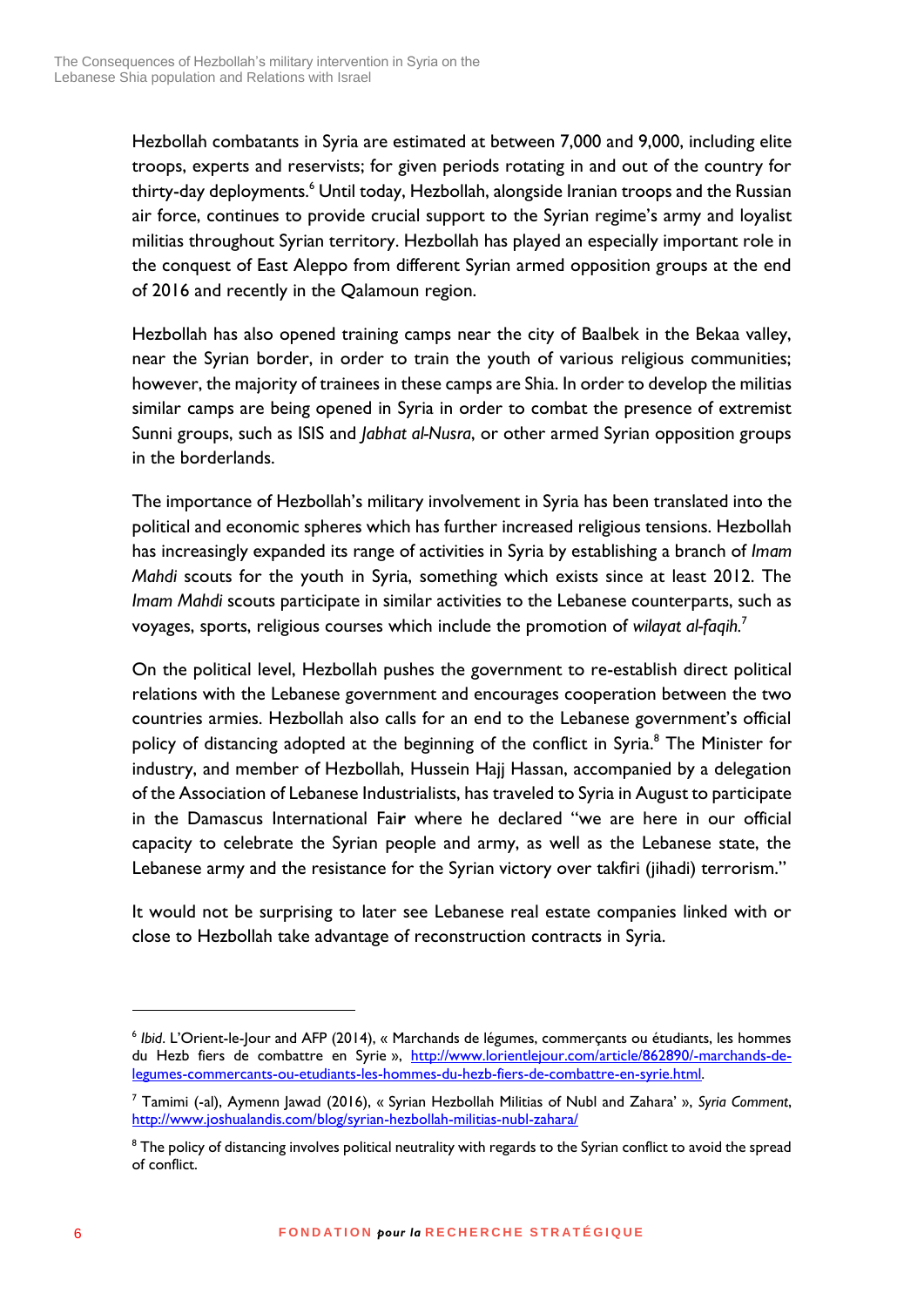#### <span id="page-6-0"></span>3 – The consequences of Hezbollah's military intervention

Hezbollah's intervention in Syria in support of President Assad's regime was first portrayed as necessary in order to save the 'Axis of Resistance' against Israel and 'the Palestinian cause' from a conspiracy by the West, Israel and the Gulf monarchies. This propaganda was accompanied by the duty to defend Shia villages on the Lebanese-Syrian border by sending Hezbollah soldiers. In his speeches Hassan Nasrallah underlined Hezbollah's role in the protection of Shia religious symbols such as the mausoleum of the the Prophet Muhammad's granddaughter, the Al-Sayyida Zaynab sanctuary, in Damascus. He stated that it had already been the target of several attacks by terrorist groups.<sup>9</sup> Despite proof of the presence of Hezbollah soldiers in different Syrian regions since early 2012, it was not until November 2013<sup>10</sup> that Hezbollah's Secretary General acknowledged the party's large-scale involvement in Syria and not only involvement in sporadic skirmishes on the Lebanese-Syrian border to protect Shia villages.

Over the years, the discourse regarding the defence of the 'Axis of Resistance', even if present in the background, is ceding more and more space to a different line which emphasises an 'existential battle' against Sunni extremists, considered to be 'takfiris', for the protection of all of Lebanon. The increase in attacks since 2013 by Sunni jihadist groups targeting Shia-populated regions of Lebanon, Dahyeh in particular, have only strengthened the feeling of a 'takfiri menace' amongst the lebanese Shia population. The emphasis Hezbollah places on the extremist Sunni jihadist danger is accompanied by Shia and denominational fundamentalist religious propaganda amongst the party members and its popular base, in order to legitimise and justify its military intervention in Syria. It was not uncommon to see Hezbollah soldiers on the battlefield in Syria wearing headbands embellished with the phrase 'O Hussain', an exaltation of Hussain ibn Ali, a revered Shia figure.<sup>11</sup> The involvement of foreign Shia combatants in Hezbollah, including Iraqis and Iranians, has increased the complaints of the Sunni population and increased religious tensions.

The importance of the jihadist threat in Hezbollah's media propaganda was noticed after the removal of the last ISIS militants still present on Lebanese territory these last few weeks. This occurred in the context of an agreement with Hezbollah, and the

<sup>9</sup> Quoted in Rida, Nour (2013), « Sayyed Nasrallah: Hizbullah Not Responsible For Drone, Political Settlement Only Solution in Syria », *Al-Ahed News*. http://www.english.alahednews.com.lb/essaydetails.php? eid=22984&cid=445#.VHbqNt7A1ss

<sup>&</sup>lt;sup>10</sup> Al-Manar (2013), « Nuss khitâb al-Sayyîd Nasr Allâh fî zikra 'Ashurâ` fî mal'ab al-râiyya fî al-Dâhiyya aljanubiyya »,<http://www.almanar.com.lb/adetails.php?eid=356806>

<sup>&</sup>lt;sup>11</sup> Blanford, Nicholas (2013), « The Battle for Qusayr: how the Syrian regime and Hizb Allah tipped the balance », *Combating Terrorism Center*. [https://www.ctc.usma.edu/posts/the-battle-for-qusayr-how-the](https://www.ctc.usma.edu/posts/the-battle-for-qusayr-how-the-syrian-regime-and-hizb-allah-tipped-the-balance)[syrian-regime-and-hizb-allah-tipped-the-balance](https://www.ctc.usma.edu/posts/the-battle-for-qusayr-how-the-syrian-regime-and-hizb-allah-tipped-the-balance)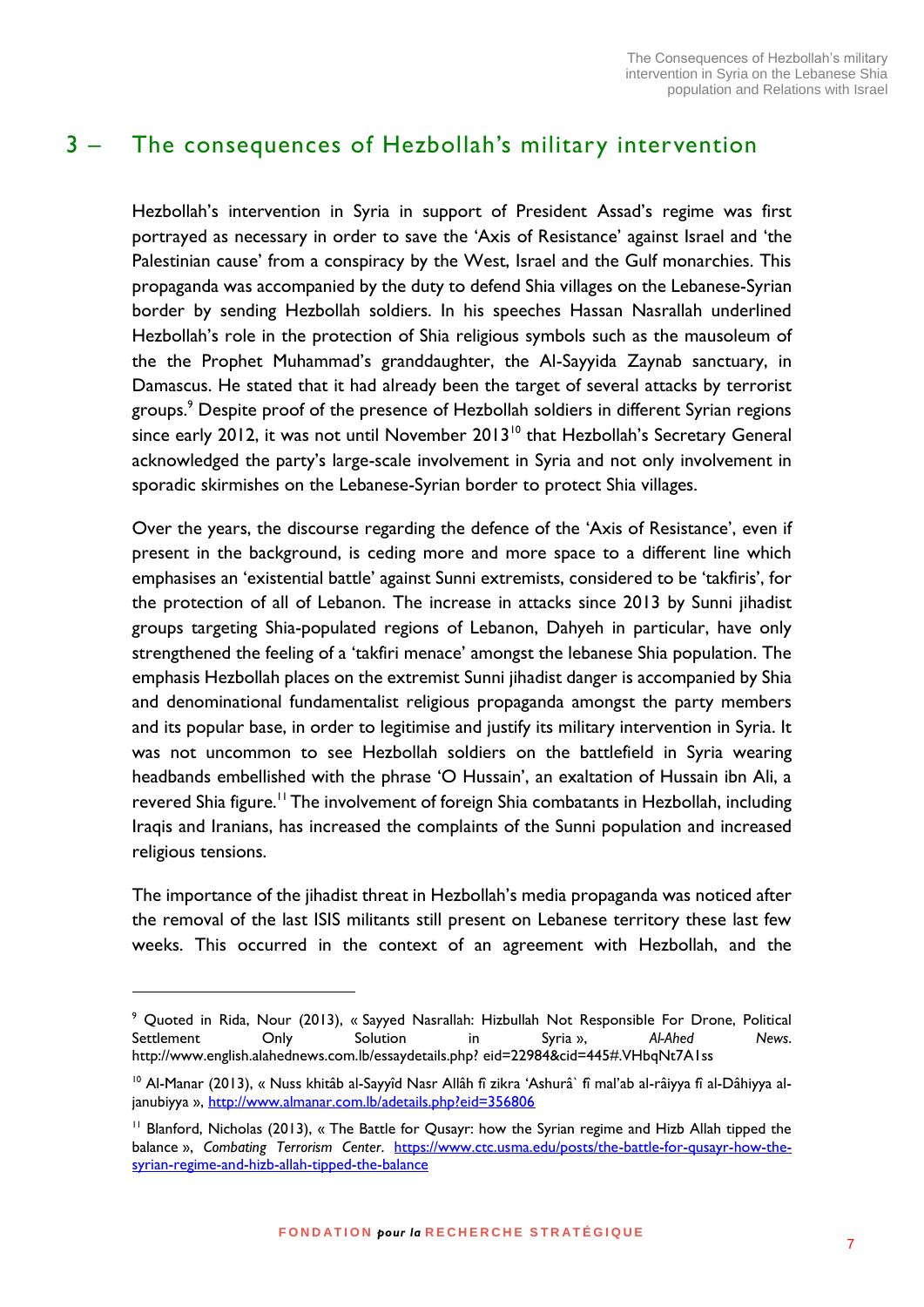organisation of celebrations in Baalbek the 31st of August 2017, which Hassan Nasrallah names 'the second liberation' of Lebanon, after the withdrawal of Israeli occupying forces in May 2000. In this same speech, Nasrallah declared: "day after day, we are more and more certain that ISIS and other takifiri groups are an american creation in Israel's service. This victory is part of the struggle against the Hebrew state. ISIS was created by the American administration to serve Israel's genocidal project".<sup>12</sup>

The military intervention in Syria has considerably strengthened Hezbollah from a military standpoint. A Hezbollah commander explained that the party was stronger than ever militarily, closing in on the model of a conventional army. The war in Syria has allowed a substantial increase in recruitment, with an increasing number of young combattants with significant experience.<sup>13</sup> Hezbollah has also benefited from its collaboration with the Russian army in Syria to improve its strategies and military techniques and to increase its capacities for military operations and offensive strategies<sup>14</sup>, according to Alexandre Corbeil, analyst for The SecDev Group**.** 15

<u>.</u>

<sup>&</sup>lt;sup>12</sup> Al-Ahed News (2017), « al-Kalima al-mutalifiza li-samâha al-âmîn al-'âm li-hizb âllah li-sayyid Hassan nast âllah ba'd tahrîr al-jûrd min dâ'esh ».<https://alahednews.com.lb/141850/149#.WbLMX-lyr4U>

<sup>13</sup> George, Susannah (2015), « This Is Not Your Father's Hezbollah », *Foreign Policy,* [https://foreignpolicy.com/2015/01/15/this-is-not-your-fathers](https://foreignpolicy.com/2015/01/15/this-is-not-your-fathers-hezbollah/?utm_content=buffer48664&utm_medium=social&utm_source=facebook.com&utm_campaign=buffer)[hezbollah/?utm\\_content=buffer48664&utm\\_medium=social&utm\\_source=facebook.com&utm\\_campaign](https://foreignpolicy.com/2015/01/15/this-is-not-your-fathers-hezbollah/?utm_content=buffer48664&utm_medium=social&utm_source=facebook.com&utm_campaign=buffer) [=buffer](https://foreignpolicy.com/2015/01/15/this-is-not-your-fathers-hezbollah/?utm_content=buffer48664&utm_medium=social&utm_source=facebook.com&utm_campaign=buffer)

<sup>14</sup> Katz, Muni and Pollack, Nadav (2015), « Hezbollah's Russian Military Education in Syria », *The Washington Institute for Near East Policy*. [http://www.washingtoninstitute.org/policy-analysis/view/hezbollahs-russian](http://www.washingtoninstitute.org/policy-analysis/view/hezbollahs-russian-military-education-in-syria)[military-education-in-syria](http://www.washingtoninstitute.org/policy-analysis/view/hezbollahs-russian-military-education-in-syria)

<sup>15</sup> Corbeil, Alexandre (2016), « Hezbollah is learning in Russia », *Carnegie Endowment for International Peace*. [http://carnegieendowment.org/sada/?fa=62896&mkt\\_tok=3RkMMJWWfF9wsRovva3JZKXonjHpfs](http://carnegieendowment.org/sada/?fa=62896&mkt_tok=3RkMMJWWfF9wsRovva3JZKXonjHpfsX54uouUK6g38431UFwdcjKPmjr1YoFTMB0aPyQAgobGp5I5FEIQ7XYTLB2t60MWA%3D%3D) [X54uouUK6g38431UFwdcjKPmjr1YoFTMB0aPyQAgobGp5I5FEIQ7XYTLB2t60MWA%3D%3D](http://carnegieendowment.org/sada/?fa=62896&mkt_tok=3RkMMJWWfF9wsRovva3JZKXonjHpfsX54uouUK6g38431UFwdcjKPmjr1YoFTMB0aPyQAgobGp5I5FEIQ7XYTLB2t60MWA%3D%3D)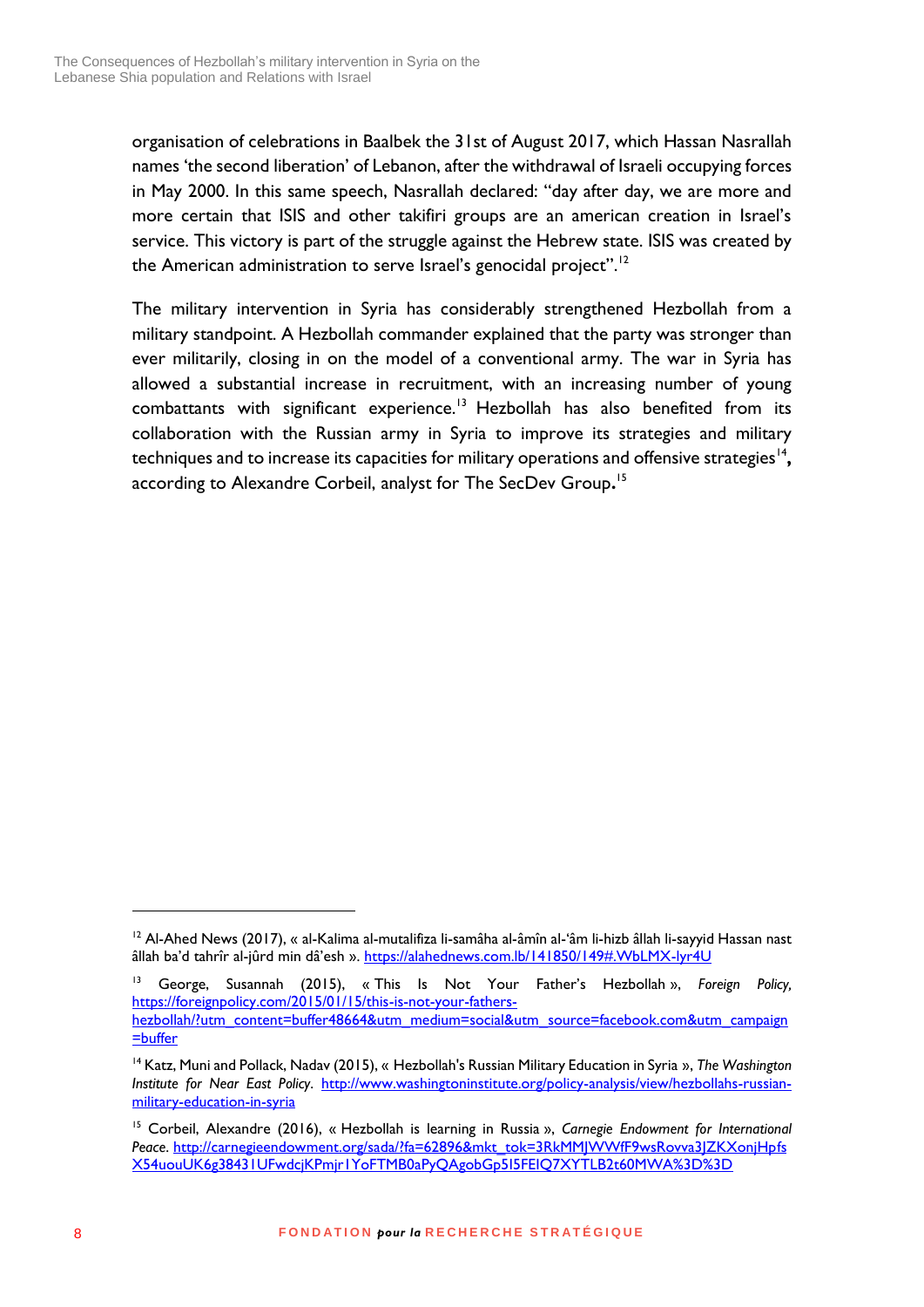## <span id="page-8-0"></span>4 – The Lebanese Shia population

<u>.</u>

Shia-majority areas have experienced growing insecurity since Hezbollah's military intervention in Syria, increased religious tensions in Lebanon and throughout the Middle East to which both state and non-state Sunni and Shia actors have contributed, as well as the rising number of Hezbollah soldiers killed on Syrian battlefields. These phenomena have lead, during the first few years (between 2011 and 2013) to a feeling of insatisfaction amongst certain segments of the Lebanese Shia population and even within Hezbollah's popular base. The party never published any official statistics concerning the number of its soldiers killed in Syria since the beginning of its military intervention, but according to various estimates, it has surpassed 2,000-2,500 deaths and approximately 7,000 wounded at the beginning of 2017.<sup>16</sup>

Criticism has nevertheless been limited, probably due to Hezbollah's control of Shiamajority areas. There have been however, signs of growing discontent.

After the death of approximately twelve Hezbollah combatants in an ambush at Sayyida Zaynab outside of Damascus in April 2013, sheikh Muhammad Yazbeck, a high-ranking Hezbollah leader attended their funerals to offer his condolences to the family of one of the deceased. He was asked by the mother of one of the dead soldiers why Hezbollah was sending their youths to Syria given that their struggle was against Israel.<sup>17</sup> In a similar situation, a delegation from the Baalbek region representing families of deceased Hezbollah combatants met Yazbeck in June 2013 and called Hezbollah's defence of the Syrian regime 'damaging and intolerable'. The delegation added that the intervention in Syria did not come under the group's raison d'etre - resistance against Israel - and deepened the Sunni-Shia divide in Lebanon.<sup>18</sup> Other individuals in the South of Lebanon, such as the journalist and critic of Hezbollah Ali Amine displayed similar feelings.<sup>19</sup> In autumn 2013, according to Hisham Jaber, a retired Shia Lebanese army general, certain Shia families in the south of the country and members of Hezbollah questioned the wisdom of Hezbollah fighting other Muslims, even Sunnis.<sup>20</sup> In summer 2014, Hassan

<sup>16</sup> Alami, Mona (2017), « Hezbollah Embedded in Syria », *Atlantic Council*. <http://www.atlanticcouncil.org/blogs/syriasource/hezbollah-is-embedded-in-syria>

<sup>&</sup>lt;sup>17</sup> Now Media (2013), « Al-Arabiya: Hezbollah fighters killed in ambush outside Damascus », <https://now.mmedia.me/lb/en/archive/al-arabiya-hezbollah-fighters-killed-in-ambush-outside-damascus>

Ya Libnan (2013), « Hezbollah facing resistance from within over its Syria role ». <http://www.yalibnan.com/2013/07/07/hezbollah-facing-resistance-from-within-over-its-syria-role/>

<sup>19</sup> Nakhoul, Samia (2013), « Special Report: Hezbollah gambles all in Syria », *Reuters*, <http://www.reuters.com/article/2013/09/26/us-syria-hezbollah-special-report-idUSBRE98P0AI20130926>

<sup>20</sup> Dettmer, Jamie (2013) « Hezbollah Prepares for Syria Showdown in al-Qalamoun », *The Daily Beast*. [http://www.thedailybeast.com/articles/2013/10/29/hezbollah-prepares-for-syria-showdown-in-al](http://www.thedailybeast.com/articles/2013/10/29/hezbollah-prepares-for-syria-showdown-in-al-qalamoun.html)[qalamoun.html](http://www.thedailybeast.com/articles/2013/10/29/hezbollah-prepares-for-syria-showdown-in-al-qalamoun.html)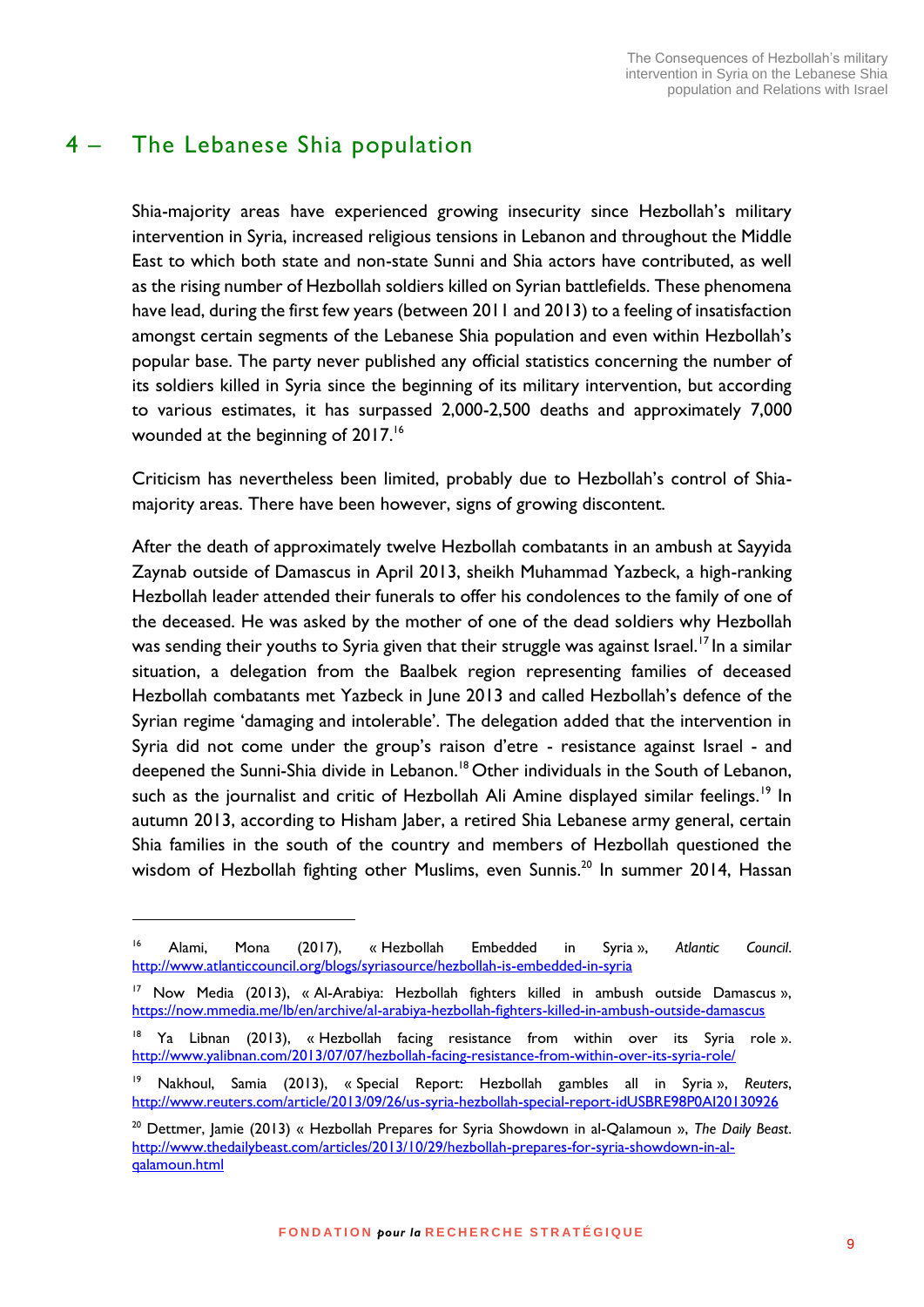Nasrallah made a public appearance in the Bekaa valley to visit Hezbollah soldiers. He paid tribute to the families of dead soldiers to try and ease their anger following the loss of their loved ones in Hezbollah's military engagements.<sup>21</sup>

Nonetheless, a large majority of the Shia population supported Hezbollah, and remained dependant on the party despite criticism by certain individuals. No alternative to Hezbollah was presented by these critics. Large sections of the Lebanese Shia population believe that, in the current climate, a weakening of Hezbollah would weaken the entire community.<sup>22</sup> The Lebanese state and army were not considered as protection against Sunni jihadist forces.

Many young Lebanese Shiites, especially those from the southern working class and often unemployed, have, and continue to join Hezbollah's military forces and fight in Syria.<sup>23</sup> The national and regional climate is marked by strong denominational tensions and the socio-economic situation in Lebanon is ever more difficult for the working class. Thus, the possibility for young Lebanese Shiites to receive a salary and social services as a soldier for Hezbollah, who is considered the protector of the Shia, is an attractive option.

Support for Hezbollah's military intervention in Syria has strengthened amongst the Lebanese Shia population following several attacks and suicide bombings, as stated above, carried out by Sunni jihadist groups targeting Shia-majority areas, including in Beirut, since the summer of 2013. With the creation and expansion of ISIS and the growing power of other jihadist groups such as *Jabhat al-Nusra* (originally linked to Al-Qaeda), Hezbollah's critics within its popular base and within the Lebanese Shia population in general have quietened. A large majority of Hezbollah's popular base is now convinced that the movement's survival depends on its ability to help the Syrian regime remain in power. This support goes beyond Hezbollah's popular base because 78.7% of Lebanese Shiites support the party's military intervention in Syria, according to an opinion poll conducted in 2015 by the association *Haya Bina*, of which the founder, Lokman Slim, is known for his hostile position towards Hezbollah.<sup>24</sup>

<u>.</u>

<sup>&</sup>lt;sup>21</sup> Naylor, Hugh (2014), « Lebanon's once-mighty Hezbollah is facing attacks in Syria — and also at home », Washington Post. [http://www.washingtonpost.com/world/middle\\_east/lebanons-once-mighty-hezbollah-is](http://www.washingtonpost.com/world/middle_east/lebanons-once-mighty-hezbollah-is-facing-attacks-in-syria--and-also-at-home/2014/10/27/81cd75a4-9d26-4f9b-b843-9fa0814b2471_story.html)[facing-attacks-in-syria--and-also-at-home/2014/10/27/81cd75a4-9d26-4f9b-b843-](http://www.washingtonpost.com/world/middle_east/lebanons-once-mighty-hezbollah-is-facing-attacks-in-syria--and-also-at-home/2014/10/27/81cd75a4-9d26-4f9b-b843-9fa0814b2471_story.html) [9fa0814b2471\\_story.html](http://www.washingtonpost.com/world/middle_east/lebanons-once-mighty-hezbollah-is-facing-attacks-in-syria--and-also-at-home/2014/10/27/81cd75a4-9d26-4f9b-b843-9fa0814b2471_story.html)

<sup>&</sup>lt;sup>22</sup> International Crisis Group (ICG) (2014), « Lebanon's Hizbollah Turns Eastward to Syria », [http://www.crisisgroup.org/~/media/Files/Middle%20East%20North%20Africa/Iraq%20Syria%20Lebanon/L](http://www.crisisgroup.org/~/media/Files/Middle%20East%20North%20Africa/Iraq%20Syria%20Lebanon/Lebanon/153-lebanon-s-hizbollah-turns-eastward-to-syria.pdf) [ebanon/153-lebanon-s-hizbollah-turns-eastward-to-syria.pdf,](http://www.crisisgroup.org/~/media/Files/Middle%20East%20North%20Africa/Iraq%20Syria%20Lebanon/Lebanon/153-lebanon-s-hizbollah-turns-eastward-to-syria.pdf) p. 12.

<sup>&</sup>lt;sup>23</sup> International Crisis Group (ICG) (2015), « Lebanon's Self-Defeating Survival Strategies », [http://www.crisisgroup.org/~/media/Files/Middle%20East%20North%20Africa/Iraq%20Syria%20Lebanon/L](http://www.crisisgroup.org/~/media/Files/Middle%20East%20North%20Africa/Iraq%20Syria%20Lebanon/Lebanon/160-lebanon-s-self-defeating-survival-strategies.pdf) [ebanon/160-lebanon-s-self-defeating-survival-strategies.pdf,](http://www.crisisgroup.org/~/media/Files/Middle%20East%20North%20Africa/Iraq%20Syria%20Lebanon/Lebanon/160-lebanon-s-self-defeating-survival-strategies.pdf) p. 8.

<sup>24</sup> Kostrz, Marie (2016), « Le Hezbollah maître du jeu libanais », *Le Monde Diplomatique*, <https://www.monde-diplomatique.fr/2016/04/KOSTRZ/55214>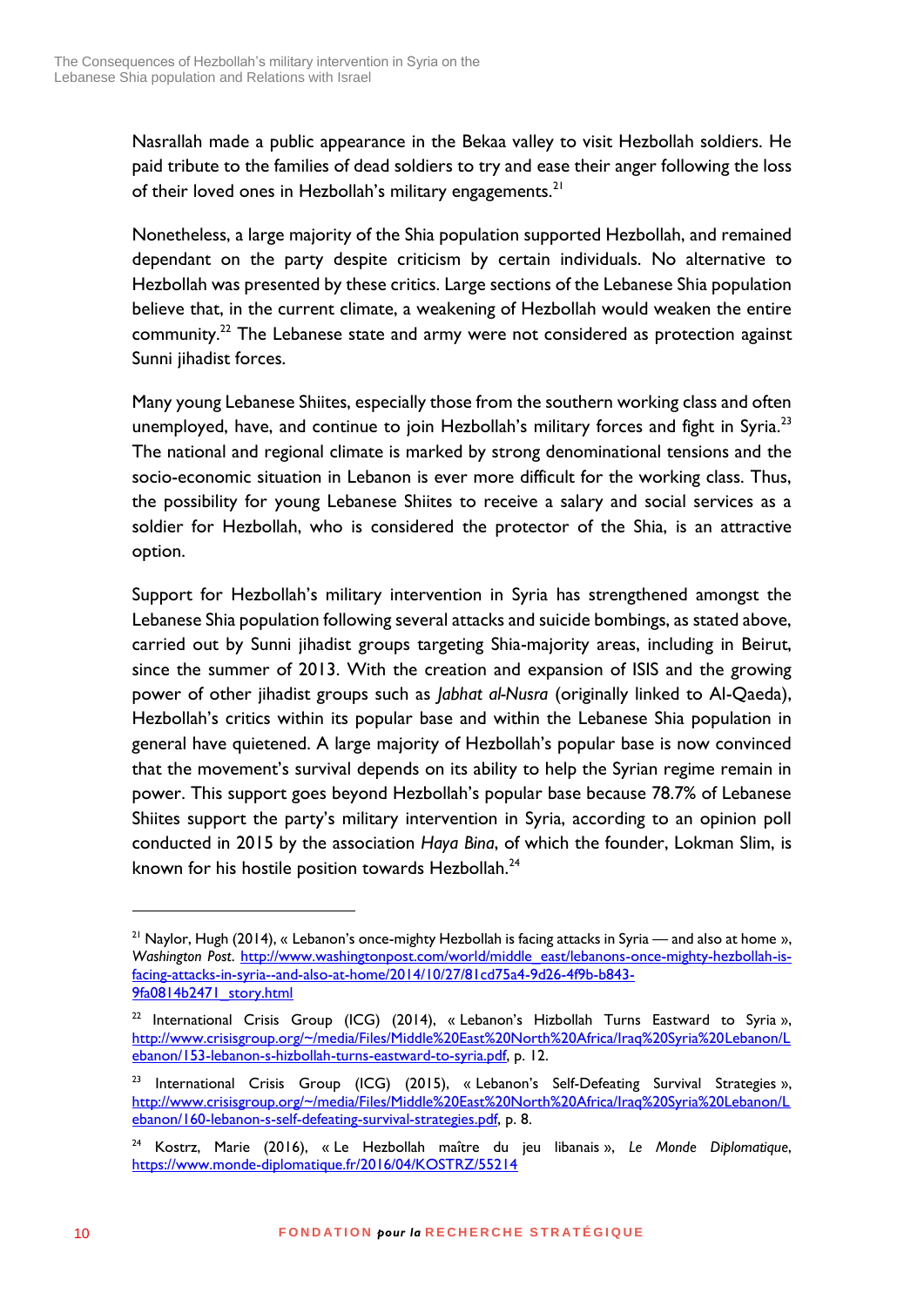Hezbollah's successive military victories, and soldiers linked to the Syrian regime and supported by Iran and Russia against various armed syrian opposition forces, have strengthened the support for Hezbollah's action in Syria.

#### <span id="page-10-0"></span>5 – Israel and Syria

1

Like the USA and a large number of European states, Israel has always preferred a political option with the minimum of change in Syria, especially as far as the regime structure is concerned; despite declarations by Israeli officials condemning the repression by Assad's security forces and calls to overthrow him during the summer of 2012. The priorities of the Israeli state were first and foremost preventing the civil war in Syria from spreading beyond its borders, preventing chemical weapons from falling into the hands of extremist islamist groups or being used against Israel**,** and the transfer of weapons to Hezbollah in Lebanon. Israeli military aviation bombed military targets in Syria several times since the beginning of the conflict in 2011. More than one hundred aerial raids have been carried out in Syria, according to the outgoing commander of the Israeli air force, Amir Eshe.<sup>25</sup> These raids targeted military research centres, military depots and military convoys which might have transferred weapons to Hezbollah. They were however of a limited extent in time and space.

The last Israeli air raid targeted a training camp and a branch of the Scientific Studies and Research Center (SSRC) in Syria, north of Masyaf, in the Hama province. The USA and former Israeli officials have accused the CERS of developing sarin gas, and nearly 300 of its employees are allegedly under American sanctions since the Khan Shaykhun attack in April 2017. The Syrian Observatory for Human Rights (SOHR) also specified that the area targeted was known for its use by Iranian military personnel - considered to be 'experts' - and Hezbollah militants.<sup>26</sup>

In August 2017, the Israeli Prime Minister Benjamin Netanyahu met the Russian President Vladimir Putin in Sochi, Russia. He reiterated his worries concerning the strong implantation of Iran and Hezbollah in Syria, accusing Iran of "transforming Syria

<sup>&</sup>lt;sup>25</sup> Dadouch, Sarah and Heller, Jeffrey (2017) « Israel hits Syrian site said to be linked to chemical weapons », *Reuters –* [http://www.reuters.com/article/us-mideast-crisis-syria-israel/israel-hits-syrian-site](http://www.reuters.com/article/us-mideast-crisis-syria-israel/israel-hits-syrian-site-said-to-be-linked-to-chemical-weapons-idUSKCN1BI0MH)[said-to-be-linked-to-chemical-weapons-idUSKCN1BI0MH](http://www.reuters.com/article/us-mideast-crisis-syria-israel/israel-hits-syrian-site-said-to-be-linked-to-chemical-weapons-idUSKCN1BI0MH)

<sup>&</sup>lt;sup>26</sup> Dadouch, Sarah and Heller, Jeffrey (2017) « Israel hits Syrian site said to be linked to chemical weapons », *Reuters –* [http://www.reuters.com/article/us-mideast-crisis-syria-israel/israel-hits-syrian-site](http://www.reuters.com/article/us-mideast-crisis-syria-israel/israel-hits-syrian-site-said-to-be-linked-to-chemical-weapons-idUSKCN1BI0MH)[said-to-be-linked-to-chemical-weapons-idUSKCN1BI0MH](http://www.reuters.com/article/us-mideast-crisis-syria-israel/israel-hits-syrian-site-said-to-be-linked-to-chemical-weapons-idUSKCN1BI0MH)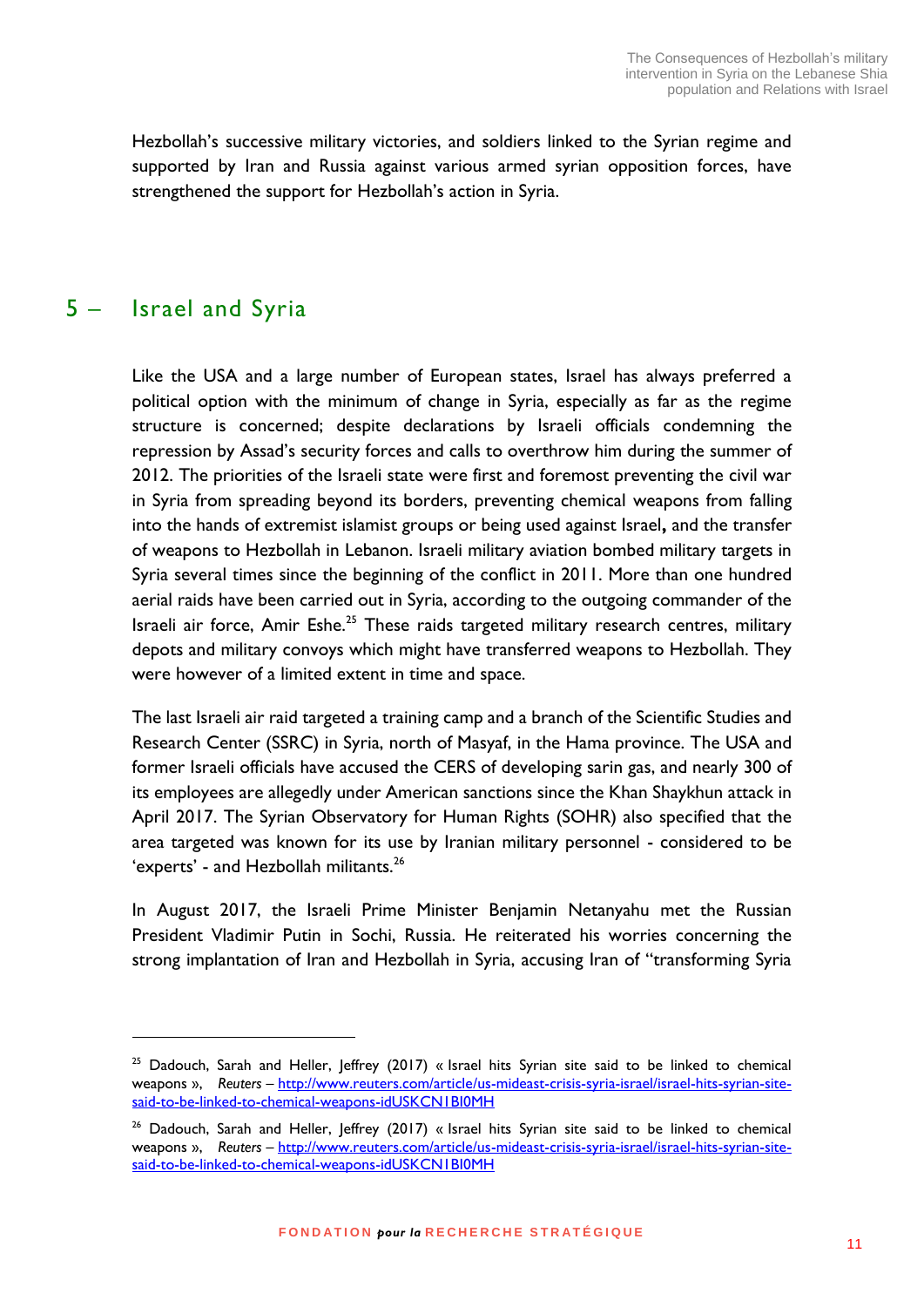into an entrenched camp."<sup>27</sup> The Israeli authorities publicly declared, several times, their opposition to the presence of Iranian troops, Hezbollah soldiers and other Shia fundamentalist militias near the border. They called upon Russia to prevent this from happening. Furthermore, the last Israeli raid against the Scientific Studies and Research Center was considered to be a sign of Israeli dissatisfaction with a ceasefire agreement in Southern Syria brokered by Washington and Moscow two months earlier. It was criticised by Israeli officials because their security concerns had not been taken into account.

## <span id="page-11-0"></span>6 – Hezbollah and Israel, Lebanon as a red line

Hezbollah, for its part**,** distinguishes between Israeli strikes targeting its positions in Syria and arms convoys delivering weapons to Hezbollah on one hand, and strikes targeting Lebanon on the other. Hezbollah has retaliated militarily to each Israeli incursion or attack on Lebanese soil, especially in 2013 and 2014. Hezbollah tried to send a clear message to Israeli officials: despite their massive intervention in Syria, the party was ready to face any form of aggression by the Israeli army.

Hassan Nasrallah declared during the celebrations of Ashura in November 2014 that Israel should fear Hezbollah's rockets because "they could reach all parts of occupied Palestine". He confirmed that Hezbollah had never been turned away from its mission of protecting the southern Lebanese border, contrary to statements by Arab and Lebanese media which declared that the Syrian conflict had exhausted the group's capacities.<sup>28</sup>

An attack in January 2015 by an Israeli helicopter in the Quneitra province in Syria, near the Israeli-occupied Golan Heights, of a Hezbollah convoy transporting Jihad Moughniyah and the commander Mohamad Issa, killed seven Hezbollah members. Following the attack, Nasrallah declared that "the Islamic resistance is no longer

 $27$  Dadouch, Sarah and Heller, Jeffrey (2017) « Israel hits Syrian site said to be linked to chemical weapons », *Reuters –* [http://www.reuters.com/article/us-mideast-crisis-syria-israel/israel-hits-syrian-site](http://www.reuters.com/article/us-mideast-crisis-syria-israel/israel-hits-syrian-site-said-to-be-linked-to-chemical-weapons-idUSKCN1BI0MH)[said-to-be-linked-to-chemical-weapons-idUSKCN1BI0MH](http://www.reuters.com/article/us-mideast-crisis-syria-israel/israel-hits-syrian-site-said-to-be-linked-to-chemical-weapons-idUSKCN1BI0MH)

<sup>&</sup>lt;sup>28</sup> As-Safir (2014), « Nasr Allâh: sawârikhnâ tutâl kâmel Falestîn al-muhtala ». http://assafir.com/Article/1/382137 ; Khraiche, Dana(2014), « Nasrallah: Hezbollah achieving 'great victory' in Syria », *The Daily Star*, [http://www.dailystar.com.lb/News/Lebanon-News/2014/Nov-04/276471](http://www.dailystar.com.lb/News/Lebanon-News/2014/Nov-04/276471-nasrallah-says-hezbollah-rockets-can-reach-all-of-israel.ashx#ixzz3I6v1x0fM) [nasrallah-says-hezbollah-rockets-can-reach-all-of-israel.ashx#ixzz3I6v1x0fM](http://www.dailystar.com.lb/News/Lebanon-News/2014/Nov-04/276471-nasrallah-says-hezbollah-rockets-can-reach-all-of-israel.ashx#ixzz3I6v1x0fM)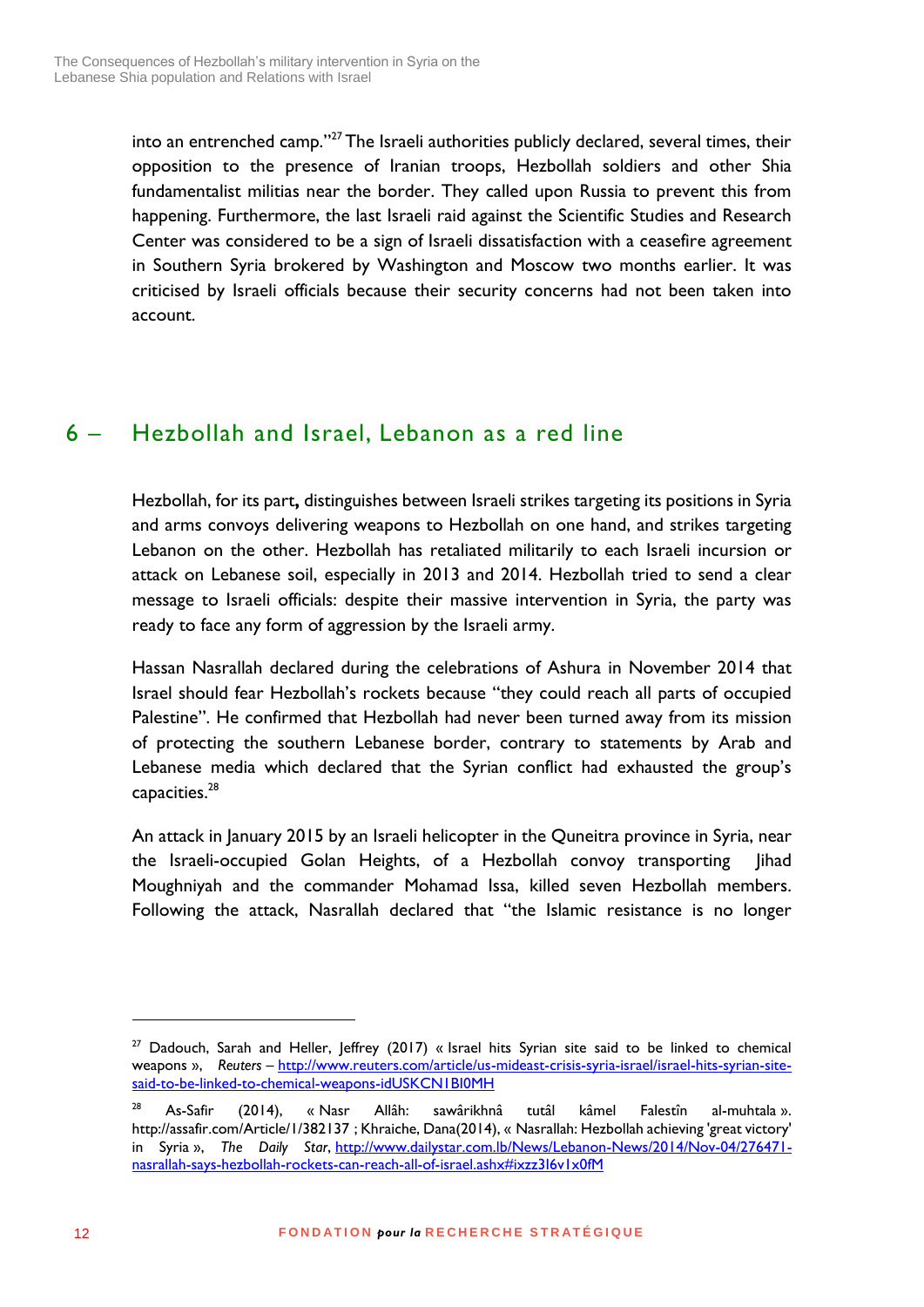concerned with rules of engagement, we do not recognise them … they have ended." He added that it was Hezbollah's right to retaliate anywhere at any moment.<sup>29</sup>

Nonetheless, Hezbollah has kept the front on the southern Lebanese border stable, by avoiding clashes with the Israeli army, until January 2016 after the detonation of an improvised explosive device near Israeli military vehicles in the occupied Shebaa Farms. This did not cause any casualties. The attack was launched in retaliation to the killing of Samir Kantar, a former prisoner in Israeli jails who became a Hezbollah member following his release. The killing occurred a few weeks earlier, in December 2015, near Damascus, in a raid attributed to Israel.

Hezbollah's leader Hassan Nasrallah promised to reply to this assassination "at a time and place Hezbollah will judge appropriate." The Israeli state bombarded the city of Al-Wazzani and other regions of southern Lebanon in response.<sup>30</sup> No military escalation occurred after these events, although Hezbollah's leader Hassan Nasrallah continued threatening Israel with serious consequences if it began another war with Lebanon. He stated that no red line would restrain Hezbollah and that the Lebanese party had prepared a list of sensitive Israeli targets, including nuclear installations, biological research centres and petrochemical factories. Nasrallah also insisted that Lebanon and Hezbollah were entitled to any and all forms of defensive weapons to protect Lebanon's sovereignty and existence.<sup>31</sup>

The most recent Israeli raid targeting the SSRC occurred at the same time as the biggest military exercise by Israeli occupation forces in nineteen years on its northern border, it involved tens of thousands of troops. This exercise was described as a general rehearsal for a future war with Hezbollah.<sup>32</sup> The head of Hezbollah's parliamentary group, the Member of Parliament Mohammad Raad, reacted to these military exercises

<sup>&</sup>lt;sup>29</sup> Al-Ahed News (2016), « mawqi' 'al-'ahed' al-îkhbârî yunshur mashâhid fîdîû hasrîyya wa jadîda lil-âmîn al-'âm li-hizb Allâh Al-Sayyîd Nasr Allâh ». [http://www.alahednews.com.lb/119663/149/](http://www.alahednews.com.lb/119663/149/موقع-العهد-الاخباري-ينشر-مشاهد-فيديو-حصرية-وجديدة-للأمين-العام-لحزب-الله-السيد-حسن-نصر#.VvF3EyTA1su)موقع-العهد-موقع-الحباري-ينشر-مشاهد-فيديو-حصرية-وجديدة-لألمين-العام-لحزب-هللا-السيد-حسن-نصر[#.VvF3EyTA1su](http://www.alahednews.com.lb/119663/149/موقع-العهد-الاخباري-ينشر-مشاهد-فيديو-حصرية-وجديدة-للأمين-العام-لحزب-الله-السيد-حسن-نصر#.VvF3EyTA1su)

<sup>&</sup>lt;sup>30</sup> Davinson John and al-Khalidi Suleiman (2016), « Hezbollah targets Israeli forces with bomb, Israel shells south Lebanon », *Reuters –* [http://www.reuters.com/article/us-lebanon-security-israel](http://www.reuters.com/article/us-lebanon-security-israel-idUSKBN0UI1C320160104)[idUSKBN0UI1C320160104](http://www.reuters.com/article/us-lebanon-security-israel-idUSKBN0UI1C320160104)

<sup>31</sup> Ahed News (Al-) (2016b), « Al-Sayyîd Nasr Allâh: kul al-kîyyân al-îsrâ`îlî wa ma fîhi min mafâ'il nawaîyya hadaf lanâ. wa al-Sa'ûdîyya ta'tal ây taqadam fî al-hal al-sîyyâssî bi-sûriyyâ », . لنا-هدف-نووية-مفاعل-من-فيه-وما-الاسرائيلي-الكيان-كل-الله-نصر-السيد/149/122916/1229 http://www.alahednews.com.lb/ [st1VvGCsCTA#.](http://www.alahednews.com.lb/122916/149/السيد-نصر-الله-كل-الكيان-الاسرائيلي-وما-فيه-من-مفاعل-نووية-هدف-لنا..-والسعودية-تعطل#.VvGCsCTA1st)تعطل-والسعودية

<sup>32</sup> Beaumont Peter (2017), « Israel reported to have bombed Syrian chemical weapons facility », *The Guardian*. https://www.theguardian.com/world/2017/sep/07/israel-airstrike-syria-chemical-weaponsfacility.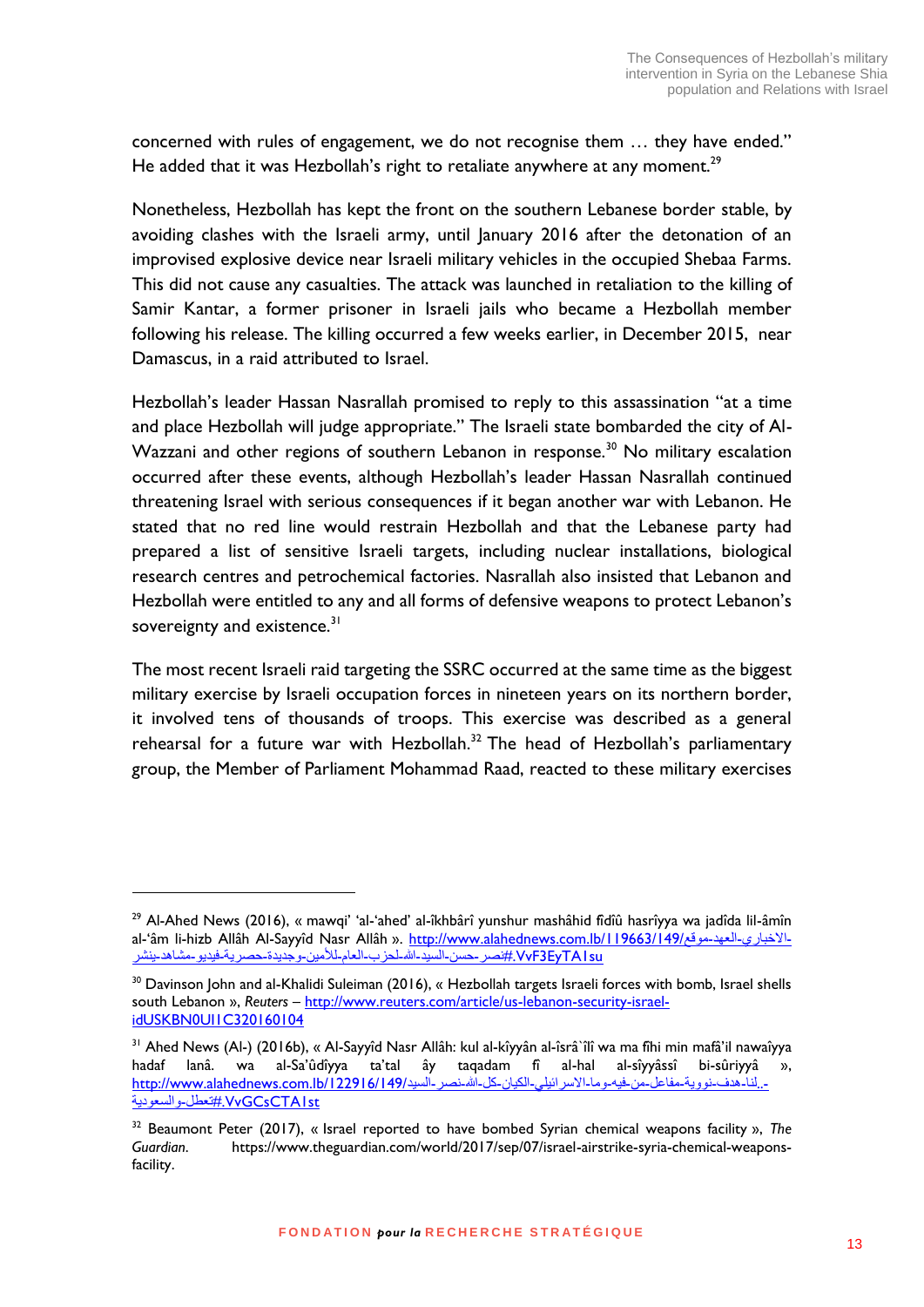by stating: "despite constant manoeuvres, Israel will be defeated if it attacks Lebanon." 33

Tensions between Hezbollah and Israel remain strong. This tense situation is worsened by the increasing importance of Iran and its proxies in Syria. Neither of these two actors, nor the USA nor Russia, have any interest in seeing a new medium or long-term war begin on the Lebanese-Israeli border in today's unstable regional climate. The priority of the international powers is the 'war on terror' against ISIS and other Sunni jihadist groups, and attempting to stabilise the region, including by keeping the Syrian regime in power. Israeli interventions and bombings on Syrian soil aimed at disrupting Hezbollah's or Hezbollah-linked military ambitions should not be ruled out.

<sup>&</sup>lt;sup>33</sup> Quoted in l'Orient le Jour (2017), « Kaouk : « La bataille du Hezbollah contre le takfirisme se poursuit en Syrie » », https://www.lorientlejour.com/article/1071597/kaouk-la-bataille-du-hezbollah-contre-letakfirisme-se-poursuit-en-syrie-.html.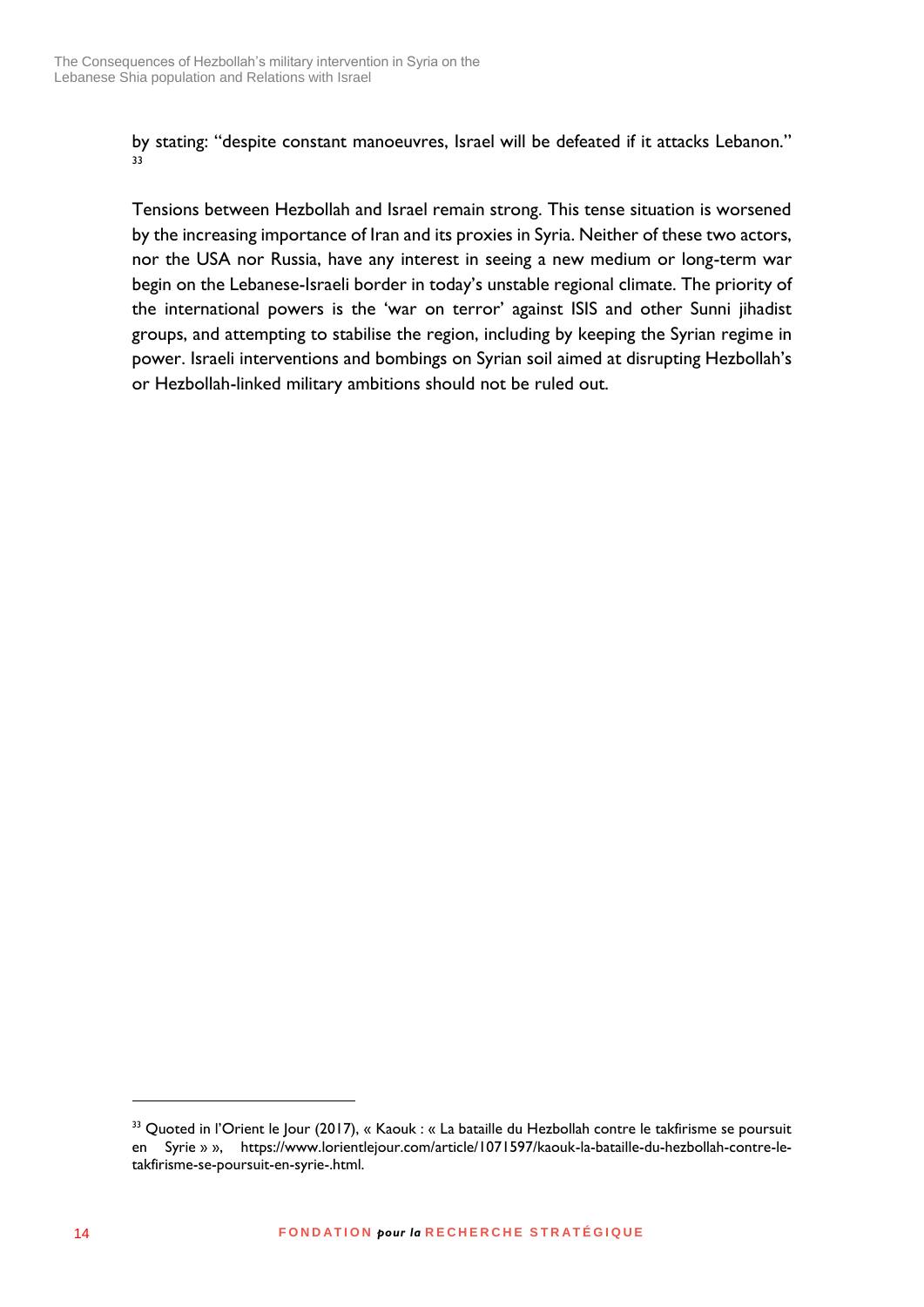#### <span id="page-14-0"></span>**C O N C L U S I O N**

In March 2017, sheikh Naim Qassem, deputy Secretary General of Hezbollah declared that "Hezbollah alone would decide when to leave Syria". He added that this would happen when the party would have the firm guarantee that Syria would remain **"**part of the axis of resistance."<sup>34</sup> Hezbollah's political interests are deeply linked to those of Iran and President Assad's regime. The stability of the Syrian regime and the defeat of every component of the armed Syrian opposition remain a priority for Hezbollah and for Tehran. The complete, or even partial, withdrawal of Hezbollah from Syria is thus not on the agenda in the near future. Furthermore, the vice-president of Hezbollah's executive council, sheikh Nabil Qaouk, recently justified Hezbollah's intervention in Syria and the need to continue it:

*"The liberation of the Jurds and the borders east of Lebanon from jihadists does not mean that the battle against ISIS and Fateh al-Sham is over, especially as Hezbollah will continue its battle in Deir ez-Zor, Idlib and al-Badia, three regions which host the largest concentration of al-Qaeda members in the world and is situated not far from Lebanon… Will Lebanon be protected if Idlib remains under the control of Fateh el-Sham and Al-Qaeda? Will Lebanon be protected if the presence of these groups in Syria persists? […] It is to protect all the Lebanese and Lebanon that Hezbollah will continue its combat in Syria." <sup>35</sup>*

This is why military confrontation between Hezbollah and Israel, which was at the heart of Hezbollah's identity, has been subordinated to the party's and its regional allies' political interests. The arming of Hezbollah has been increasingly oriented towards objectives other than the military struggle against Israel, depending on the context and periods. During the last few years, Hezbollah has concentrated its military actions in support of Syrian regime troops against different components of the opposition and against Sunni jihadist forces in Lebanon, Syria and even Iraq.<sup>36</sup>

<sup>34</sup> Alami, Mona (2017), « Hezbollah Embedded in Syria », *op. cit.*

<sup>&</sup>lt;sup>35</sup> Quoted in l'Orient le Jour (2017), « Kaouk : « La bataille du Hezbollah contre le takfirisme se poursuit en Syrie » », [https://www.lorientlejour.com/article/1071597/kaouk-la-bataille-du-hezbollah-contre-le](https://www.lorientlejour.com/article/1071597/kaouk-la-bataille-du-hezbollah-contre-le-takfirisme-se-poursuit-en-syrie-.html)[takfirisme-se-poursuit-en-syrie-.html](https://www.lorientlejour.com/article/1071597/kaouk-la-bataille-du-hezbollah-contre-le-takfirisme-se-poursuit-en-syrie-.html)

<sup>&</sup>lt;sup>36</sup> Hezbollah increased its military presence in Iraq following the fall of Mosul into the hands of ISIS as of 2014, the group participated in battles against the jihadist group. Nasrallah publicly confirmed in February 2015 that Hezbollah was present in Iraq and was engaged in the struggle against ISIS (Al-Ahed News (2015), « al-kalima al-kâmila li-samâha al-âmin al-'âm li-hizb Allâh al-Sayyîd Hassan Nasr Allâh fî zikra alqâda al-shuhadâ' li'âm 2015 », [http://www.alahednews.com.lb/107353/149/#.VfBwkST3Bss\)](http://www.alahednews.com.lb/107353/149/#.VfBwkST3Bss).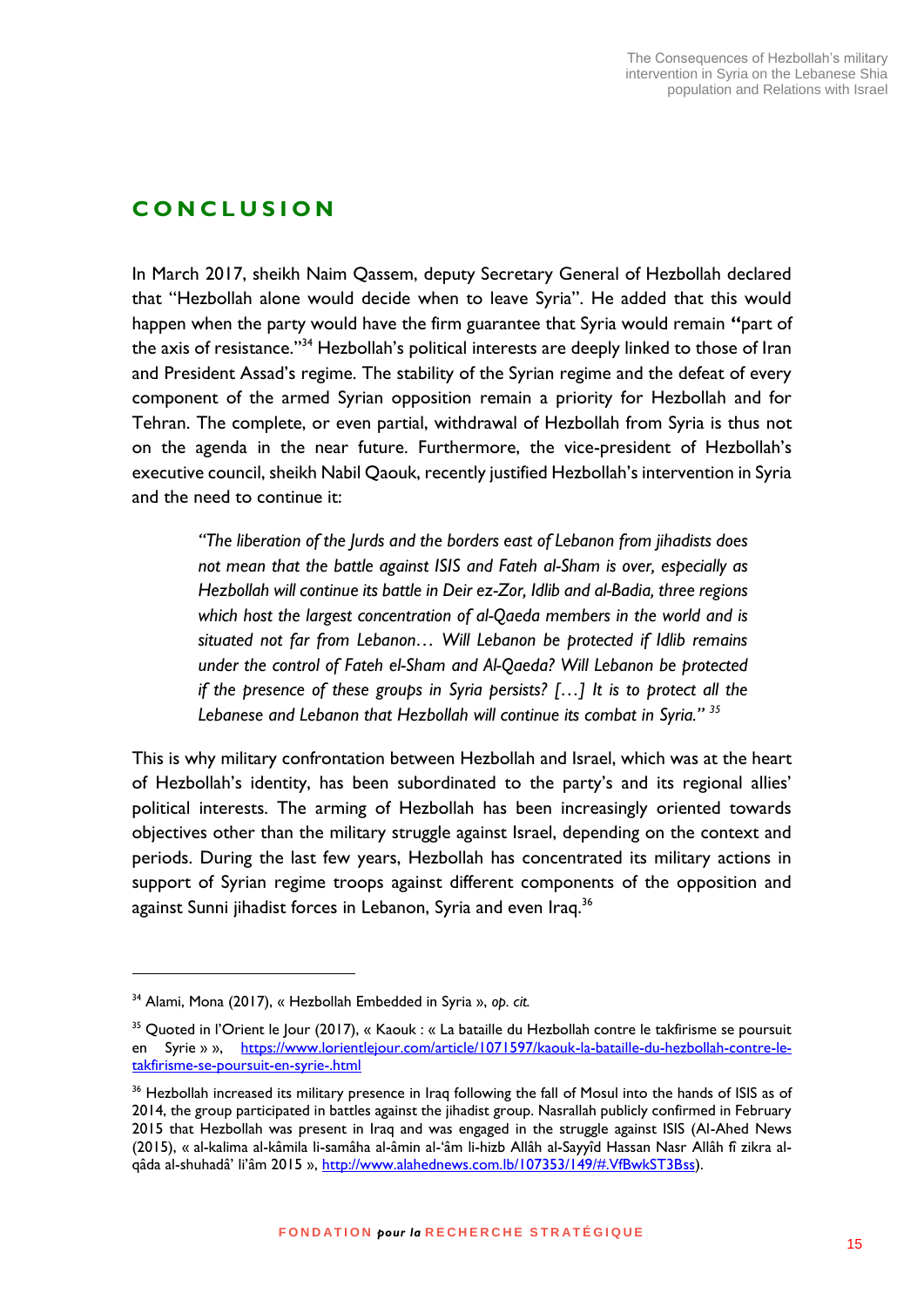Hezbollah's military and security apparatuses have been a key factor in the party's development. Its goal today is clearly to ensure the party's political position and oppose any threat which would reduce its political interests, even on a regional level; whilst maintaining the status-quo of Lebanon's political and economic denominational system.

The initial displeasure of certain members of Hezbollah has ceded to a large support for the movement, its intervention in Syria and its struggle against Sunni jihadist forces. In an unstable regional climate, marked by an increase in denominational tensions, it is highly unlikely to see Hezbollah's popular base leave the movement without the creation of a credible common alternative which would improve their conditions and popular interests. This is not a current issue.